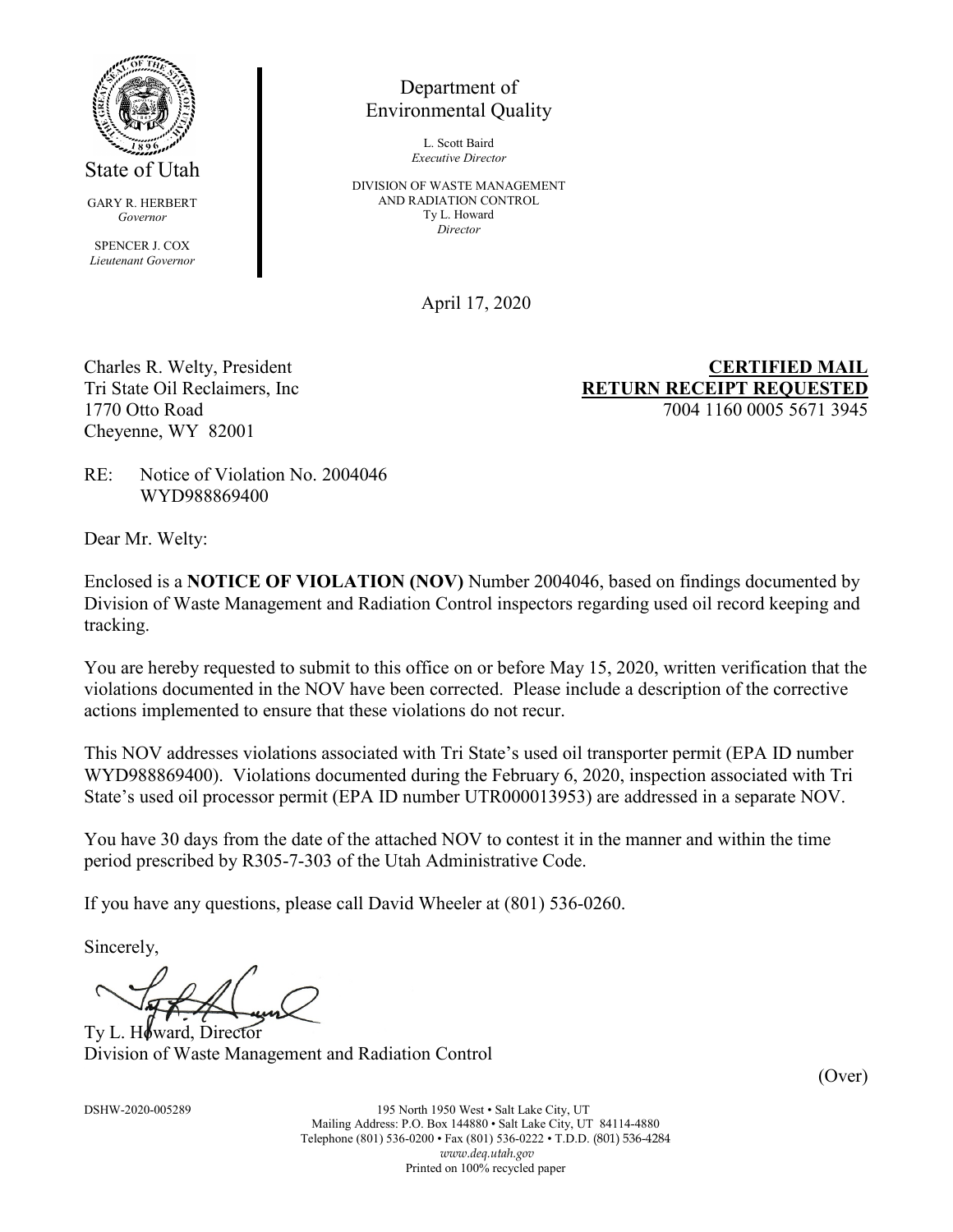# TLH/DSW/ar

Enclosure: Notice of Violation No. 2004046

c: Charles Welty, Registered Agent Annette Maxwell, U.S. EPA, Region VIII, ENF-R Robert Breuer, Manager, Wyoming DEQ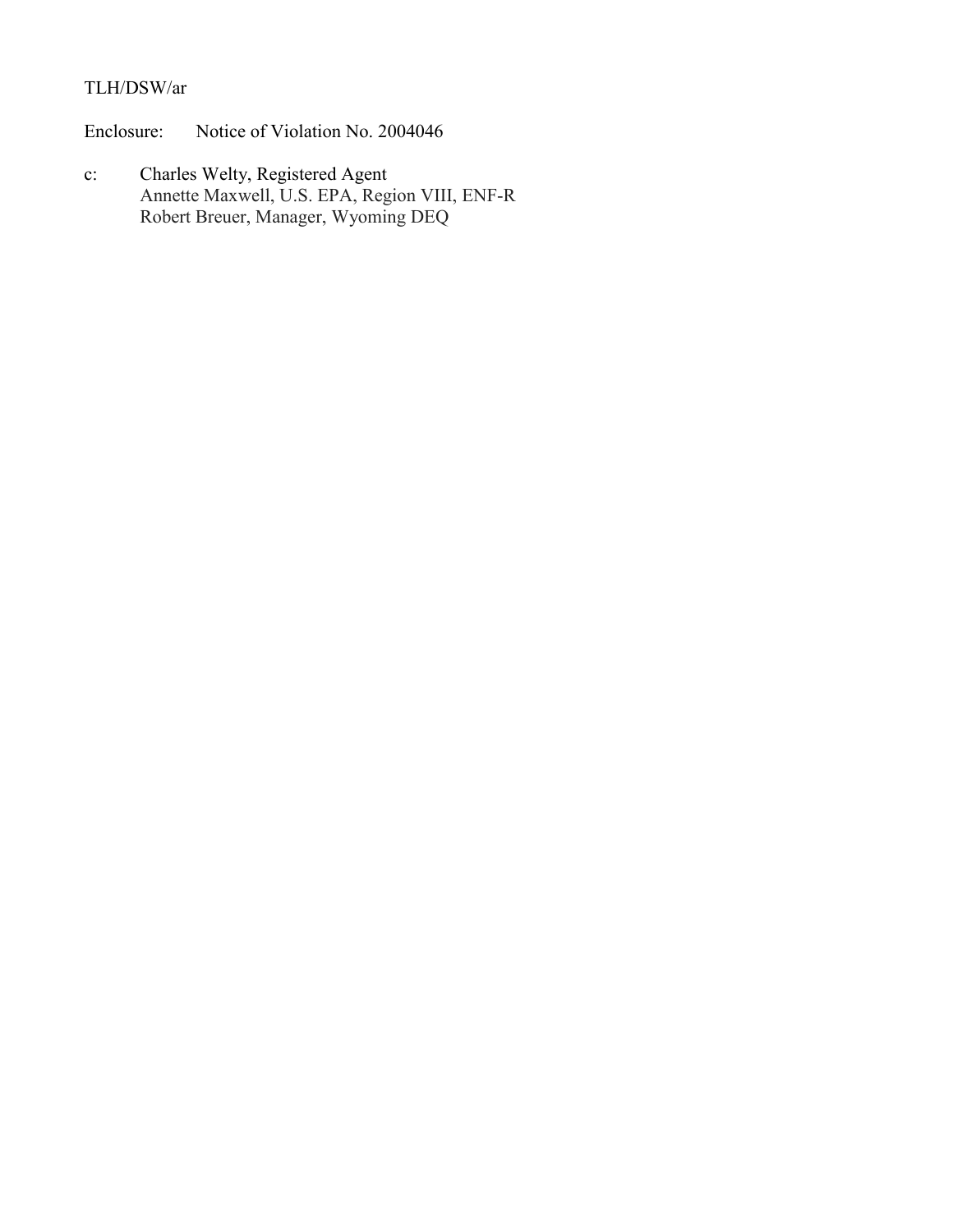#### ---oo0oo---

| In the Matter of:              | <b>NOTICE OF VIOLATION</b> |
|--------------------------------|----------------------------|
| Tri State Oil Reclaimers, Inc. | No. 2004046                |
| WYD988869400                   |                            |

---oo0oo---

This **NOTICE OF VIOLATION (NOV)** is issued by the Director of the Utah Division of Waste Management and Radiation Control (the Director) pursuant to the Utah Used Oil Management Act (the Act), Utah Code § 19-6-701*, et seq*. The Director has authority to issue such NOTICES in accordance with Utah Code §§ 19-6-705 and 721.

#### **FINDINGS**

- 1. Tri State Oil Reclaimers, Inc is a Wyoming corporation licensed to do business in the State of Utah.
- 2. Tri State Oil Reclaimers, Inc (Tri State) is a "person" as defined in Utah Code § 19-1-103(4) and is subject to all applicable provisions of the Act, the Utah Administrative Code (Rules) and the Permit issued to Tri State as owner and operator.
- 3. The Director issued a Used Oil Transporter permit, UOP-0135, to Tri State on October 25, 2013. The Tri State transporter facility address is located at 1770 Otto Road, Cheyenne, WY.
- 4. On March 20, 2019, authorized representatives of the Director conducted a compliance evaluation inspection at the Tri State, Genola Processor Facility (Genola), located at 12370 West Mountain Road, Genola, Utah. This inspection evaluated compliance with both the Tri State Used Oil Transporter Permit and the Tri State Used Oil Processor Permit, UOP-0172.
- 5. During the March 20, 2019 inspection, Tri State did not provide used oil tracking documents for a record review. Therefore, on April 26 through May 29, 2019, inspectors conducted a document review inspection using electronic mail. Inspectors documented that Tri State failed to document the EPA Identification Numbers for facilities that have been issued numbers on Tri State's used oil tracking documents.
- 6. Based on findings documented during the March 20 through May 29, 2019 inspections, on June 26, 2019, the Director issued a warning letter to Tri State that identified violations for failing to document EPA Identification Numbers on used oil collection tickets and for failing to identify all used oil activity for EPA ID number WYD988869400.
- 7. The inspectors conducted an additional compliance evaluation inspection at Tri State Genola on February 6, 2020.
- 8. R315-15-4.7(a)(2) of the Utah Administrative Code requires that used oil transporters record on tracking documents the EPA ID numbers of generators from whom they collect used oil.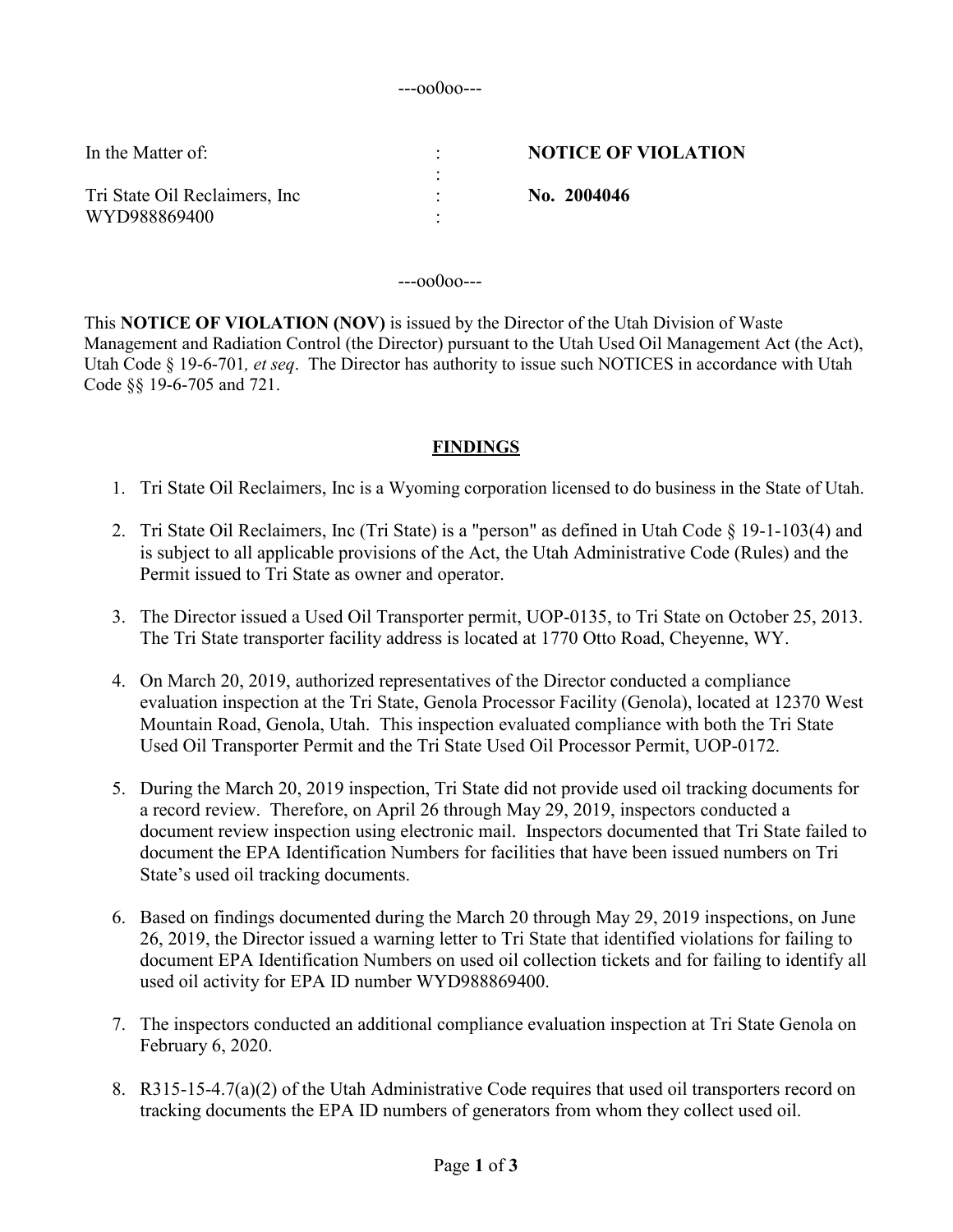- 9. On February 6, 2020, authorized representatives of the Director conducted an additional compliance evaluation inspection at the Genola Facility and documented that Tri State had failed to record the required EPA Identification Numbers on the majority of the used oil collection tickets it uses for tracking collections from facilities with EPA Identification numbers.
- 10. R315-15-4.7(b)(2) of the Utah Administrative Code, requires that used oil transporters record on tracking documents the EPA ID numbers of the facilities to whom they deliver used oil.
- 11. During the February 6, 2020 inspection, authorized representatives of the Director documented that Tri State had failed to record the required EPA Identification Numbers on two out of three of the used oil delivery tickets it uses for tracking deliveries to facilities with EPA Identification numbers.

## **DETERMINATION OF VIOLATIONS**

Based on the foregoing FINDINGS, Tri State Oil Reclaimers, Inc has violated provisions of the Rules, the Act, and the Permit applicable to its facility. Specifically, Tri State has violated the following:

- 1. R315-15-4.7(a)(2) of the Utah Administrative Code, by failing to record EPA Identification Numbers of generators from whom it collected used oil. *See* Findings paragraph 9.
- 2. R315-15-4.7(b)(2), of the Utah Administrative Code, by failing to record EPA Identification Numbers of the facilities to whom it delivered used oil. *See* Findings paragraph 11.

## **OPPORTUNITY FOR HEARING**

This NOTICE OF VIOLATION is effective immediately and shall become final unless contested administratively by Tri State Oil Reclaimers, Inc. Failure to contest this NOTICE OF VIOLATION in the manner and within the time period prescribed by R305-7-303 of the Utah Administrative Code constitutes a waiver of any right of administrative contest, reconsideration, review, or judicial appeal. Utah Code Section 19-6-721 provides that violation of any order, plan, rule, or other requirement issued or adopted under Title 19, Ch. 6, Pt. 7 may be subject to a civil penalty of up to \$10,000 per day for each day of violation.

Dated this <u>April 17, 2020</u> day of April, 2020

By:  $\longrightarrow$ 

Ty L. Howard, Director Division of Waste Management and Radiation Control